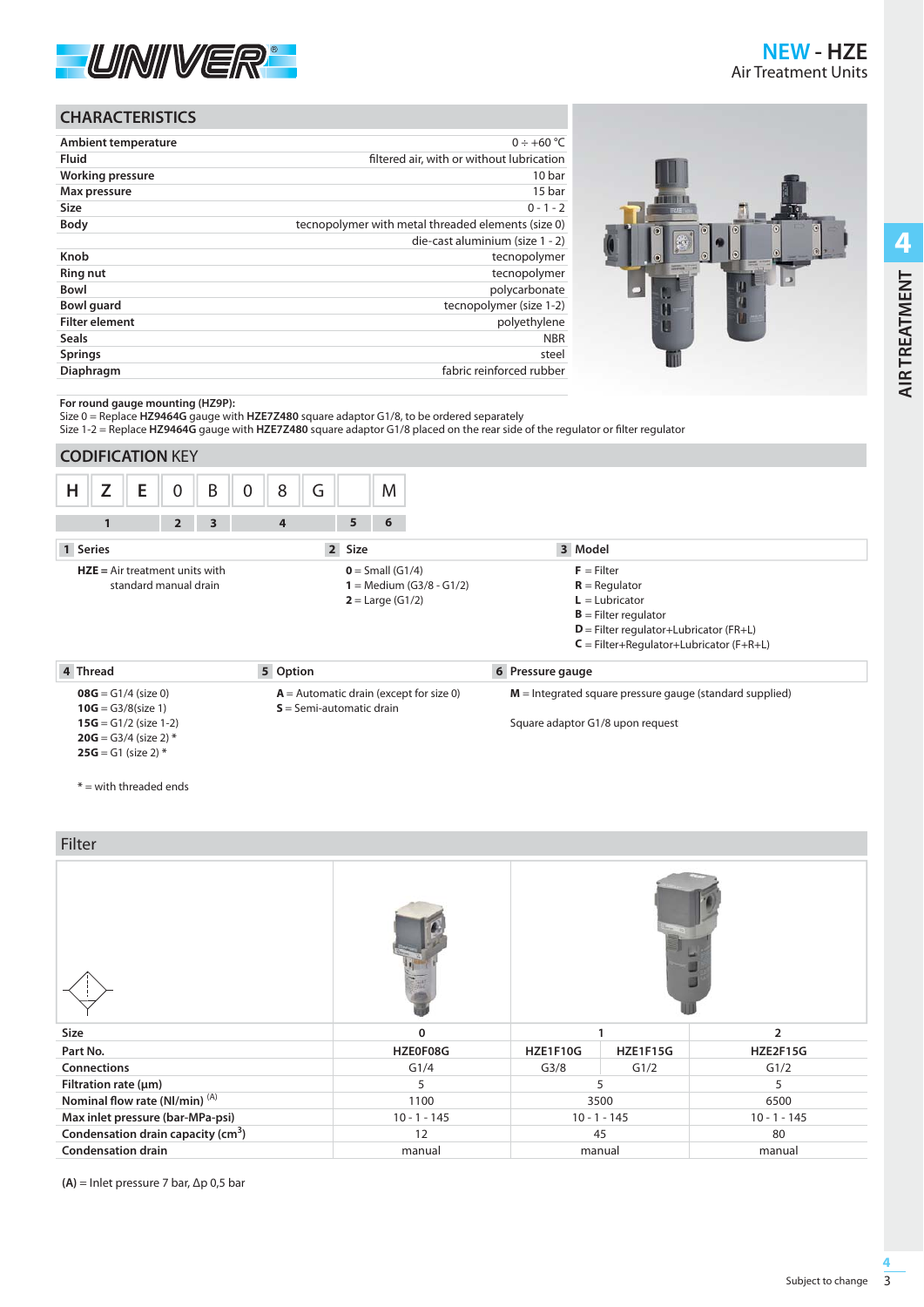## Regulator

| <b>Size</b>                                 | 0              |                  |                |                |  |  |  |  |
|---------------------------------------------|----------------|------------------|----------------|----------------|--|--|--|--|
| Part No.                                    | HZE0R08GM      | HZE1R10GM        | HZE1R15GM      | HZE2R15GM      |  |  |  |  |
| <b>Connections</b>                          | G1/4           | G <sub>3/8</sub> | G1/2           | G1/2           |  |  |  |  |
| Nominal flow rate (NI/min) <sup>(A)</sup>   | 1000           |                  | 2100           | 4300           |  |  |  |  |
| Max inlet pressure (bar-MPa-psi)            | $10 - 1 - 145$ |                  | $10 - 1 - 145$ | $10 - 1 - 145$ |  |  |  |  |
| Pressure adjustment-relieving version (bar) | $0.5 \div 8.5$ |                  | $0.5 \div 8.5$ | $0.5 \div 8.5$ |  |  |  |  |
| Pressure gauge (standard supplied)          | HZ9464G        |                  | HZ9464G        | HZ9464G        |  |  |  |  |
| Pressure gauge adaptor                      | $G1/8^{(B)}$   |                  | $G1/8^{(C)}$   | $G1/8^{(C)}$   |  |  |  |  |

**(A)** = Inlet pressure 7 bar, outlet pressure 5 bar - Δp 1 bar

**(B)** = Upon request (replace **HZ9464G** gauge with **HZE7Z480** square adaptor G1/8, to be ordered separately)

**(C)** = Standard supplied (replace **HZ9464G** gauge with **HZE7Z480** square adaptor G1/8 placed on the rear side)

## Other available versions

**Without manometer size 0 Check and Check valve size 0-1-2** Check valve size 0-1-2



**Size Part No.**  $\overline{0}$ **HZE0R08G**



1  $\overline{2}$ **HZE1RL10GM - HZE1RL15GM HZE2RL15GM**

**Lock not included**

The check valve inside the regulator allows to relieve downstream pressure in a quick and effective way.

UNIVER GROUP



### Lubricator

| Size                                      | $\mathbf 0$    |                  |                                  | $\overline{2}$  |  |
|-------------------------------------------|----------------|------------------|----------------------------------|-----------------|--|
| Part No.                                  | HZE0L08G       | <b>HZE1L10G</b>  | <b>HZE1L15G</b>                  | <b>HZE2L15G</b> |  |
| <b>Connections</b>                        | G1/4           | G <sub>3/8</sub> | G1/2                             | G1/2            |  |
| Nominal flow rate (NI/min) <sup>(A)</sup> | 1400           |                  | 4400<br>7000                     |                 |  |
| Max inlet pressure (bar-MPa-psi)          | $10 - 1 - 145$ |                  | $10 - 1 - 145$<br>$10 - 1 - 145$ |                 |  |
| Bowl capacity (cm <sup>3</sup> )          | 20             |                  | 85                               | 170             |  |
| Recommended oil                           | ISO VG 32      |                  | ISO VG 32                        | ISO VG 32       |  |
| Min. working flow rate (Nl/min)           | 25             |                  | 30                               | 65              |  |

**(A)** = Inlet pressure 7 bar - Δp 0,5 bar

**4**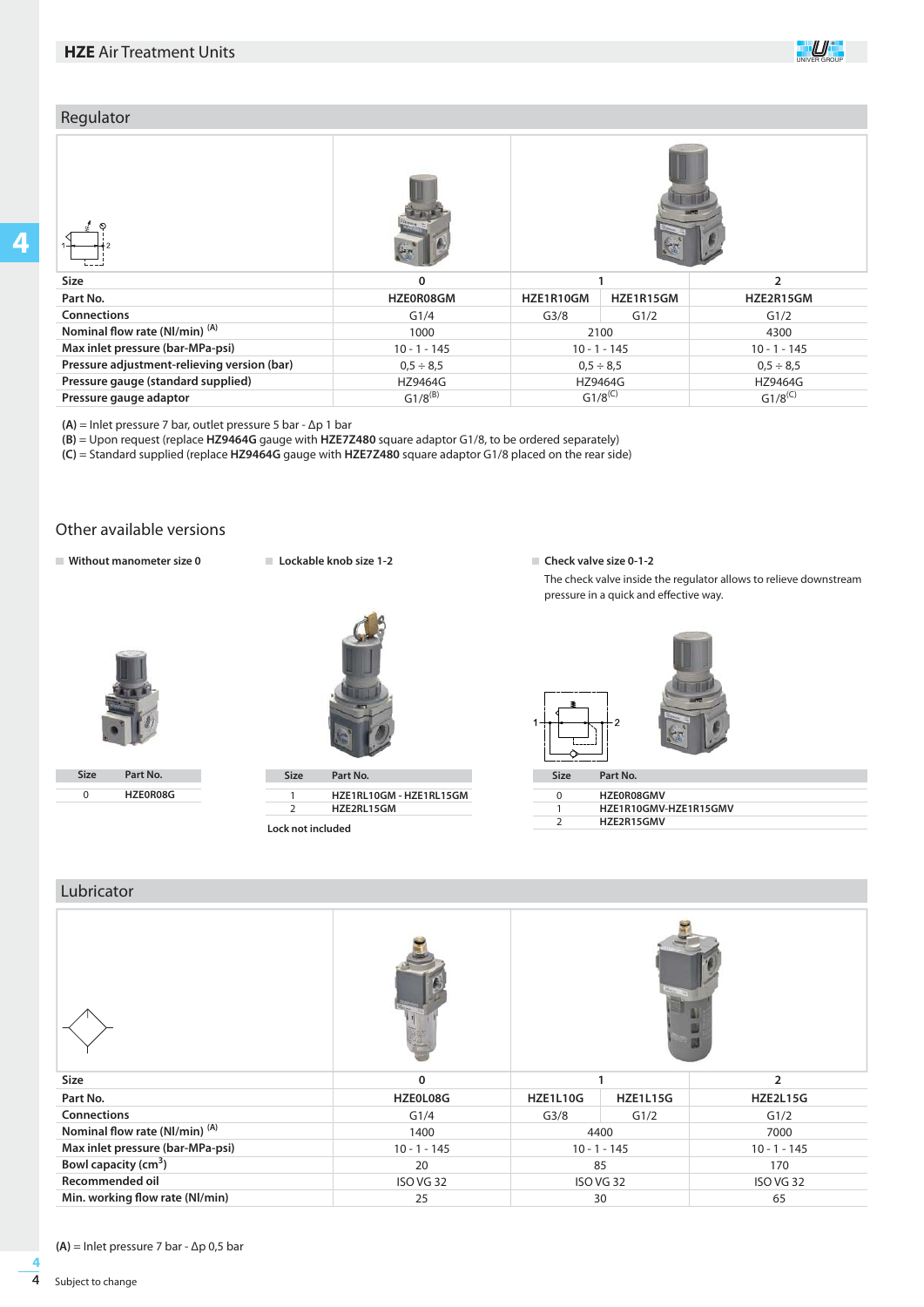

# Filter regulator

| Size                                           | 0              |                  | 1                                | $\overline{2}$ |  |
|------------------------------------------------|----------------|------------------|----------------------------------|----------------|--|
| Part No.                                       | HZE0B08GM      | HZE1B10GM        | HZE1B15GM                        | HZE2B15GM      |  |
| <b>Connections</b>                             | G1/4           | G <sub>3/8</sub> | G1/2                             | G1/2           |  |
| Filtration rate $(\mu m)$                      | 5              |                  | 5                                | 5              |  |
| Nominal flow rate (NI/min) <sup>(A)</sup>      | 600            |                  | 2300                             | 4500           |  |
| Max inlet pressure (bar-MPa-psi)               | $10 - 1 - 145$ |                  | $10 - 1 - 145$                   | $10 - 1 - 145$ |  |
| Pressure adjustment - relieving version (bar)  | $0,5 \div 8,5$ |                  | $0,5 \div 8,5$<br>$0,5 \div 8,5$ |                |  |
| Pressure gauge (standard supplied)             | HZ9464G        |                  | HZ9464G                          | HZ9464G        |  |
| Pressure gauge adaptor                         | $G1/8^{(B)}$   |                  | $G1/8^{(C)}$                     | $G1/8^{(C)}$   |  |
| Condensation drain capacity (cm <sup>3</sup> ) | 12             |                  | 45                               | 80             |  |
| <b>Condensation drain</b>                      | manual         |                  | manual                           | manual         |  |

**(A)** = Inlet pressure 7 bar, outlet pressure 5 bar - Δp 1 bar

**(B)** = Upon request (replace **HZ9464G** gauge with **HZE7Z480** square adaptor G1/8, to be ordered separately)

**(C)** = Standard supplied (replace **HZ9464G** gauge with **HZE7Z480** square adaptor G1/8 placed on the rear side)

## Other available versions

#### **Check valve size 0-1-2**

The check valve inside the filter regulator allows to relieve downstream pressure in a quick and effective way.



| <b>HZFOBO8GMV</b>     |
|-----------------------|
| HZE1B10GMV-HZE1B15GMV |
| H7F2B15GMV            |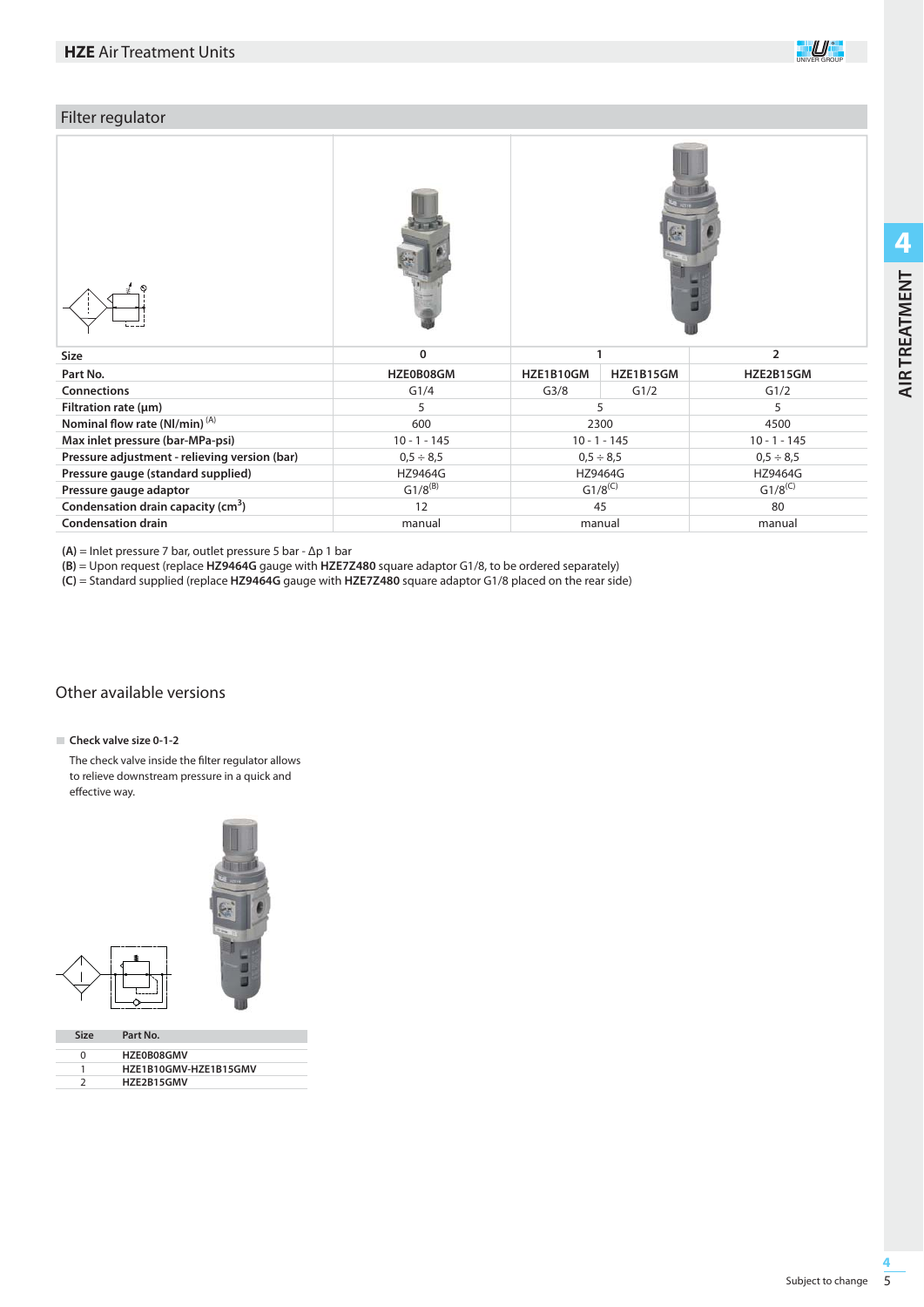# Filter regulator + Lubricator



| c |
|---|
|---|





| <b>Size</b>                                    | 0                |                  |           |                  |
|------------------------------------------------|------------------|------------------|-----------|------------------|
| Part No.                                       | HZE0D08GM        | HZE1D10GM        | HZE1D15GM | HZE2D15GM        |
| <b>Connections</b>                             | G1/4             | G <sub>3/8</sub> | G1/2      | G1/2             |
| Filtration rate $(\mu m)$                      | 5                |                  |           |                  |
| Nominal flow rate (NI/min) $(A)$               | 600              |                  | 2800      | 4300             |
| Max inlet pressure (bar-MPa-psi)               | $10 - 1 - 145$   | $10 - 1 - 145$   |           | $10 - 1 - 145$   |
| <b>Fluid</b>                                   | compressed air   | compressed air   |           | compressed air   |
| Pressure adjustment - relieving version (bar)  | $0.5 \div 8.5$   | $0.5 \div 8.5$   |           | $0.5 \div 8.5$   |
| Pressure gauge (standard supplied)             | HZ9464G          | HZ9464G          |           | <b>HZ9464G</b>   |
| Pressure gauge adaptor                         | $G1/8^{(B)}$     | $G1/8^{(C)}$     |           | $G1/8^{(C)}$     |
| Condensation drain capacity (cm <sup>3</sup> ) | 12               | 45               |           | 80               |
| <b>Condensation drain</b>                      | manual           | manual           |           | manual           |
| Recommended oil                                | <b>ISO VG 32</b> | ISO VG 32        |           | <b>ISO VG 32</b> |
| Min. working flow rate (NI/min)                | 25               | 30               |           | 65               |

**(A)** = Inlet pressure 7 bar, outlet pressure 5 bar - Δp 1 bar

**(B)** = Upon request (replace **HZ9464G** gauge with **HZE7Z480** square adaptor G1/8, to be ordered separately)

**(C)** = Standard supplied (replace **HZ9464G** gauge with **HZE7Z480** square adaptor G1/8 placed on the rear side)

| Filter + Regulator + Lubricator                                               |                |                |           |                |  |  |
|-------------------------------------------------------------------------------|----------------|----------------|-----------|----------------|--|--|
|                                                                               |                |                |           |                |  |  |
|                                                                               |                | 1              |           |                |  |  |
| <b>Size</b>                                                                   | $\mathbf 0$    |                |           | $\overline{2}$ |  |  |
| Part No.                                                                      | HZE0C08GM      | HZE1C10GM      | HZE1C15GM | HZE2C15GM      |  |  |
| <b>Connections</b>                                                            | G1/4           | G3/8           | G1/2      | G1/2           |  |  |
| Filtration rate (µm)                                                          | 5              | 5              |           | 5              |  |  |
|                                                                               | 550            | 1700           |           | 2500           |  |  |
| Nominal flow rate (Nl/min) <sup>(A)</sup><br>Max inlet pressure (bar-MPa-psi) | $10 - 1 - 145$ | $10 - 1 - 145$ |           | $10 - 1 - 145$ |  |  |
| <b>Fluid</b>                                                                  | compressed air | compressed air |           | compressed air |  |  |
| Pressure adjustment - relieving version (bar)                                 | $0.5 \div 8.5$ | $0.5 \div 8.5$ |           | $0.5 \div 8.5$ |  |  |
| Pressure gauge (standard supplied)                                            | <b>HZ9464G</b> | <b>HZ9464G</b> |           | <b>HZ9464G</b> |  |  |
| Pressure gauge adaptor                                                        | $G1/8^{(B)}$   | $G1/8^{(C)}$   |           | $G1/8^{(C)}$   |  |  |
| Condensation drain capacity (cm <sup>3</sup> )                                | 12             | 45             |           | 80             |  |  |
| <b>Condensation drain</b>                                                     | manual         | manual         |           | manual         |  |  |
| <b>Recommended oil</b>                                                        | ISO VG 32      | ISO VG 32      |           | ISO VG 32      |  |  |

**(A)** = Inlet pressure 7 bar, outlet pressure 5 bar - Δp 1 bar

**(B)** = Upon request (replace **HZ9464G** gauge with **HZE7Z480** square adaptor G1/8, to be ordered separately)

**(C)** = Standard supplied (replace **HZ9464G** gauge with **HZE7Z480** square adaptor G1/8 placed on the rear side)

**4**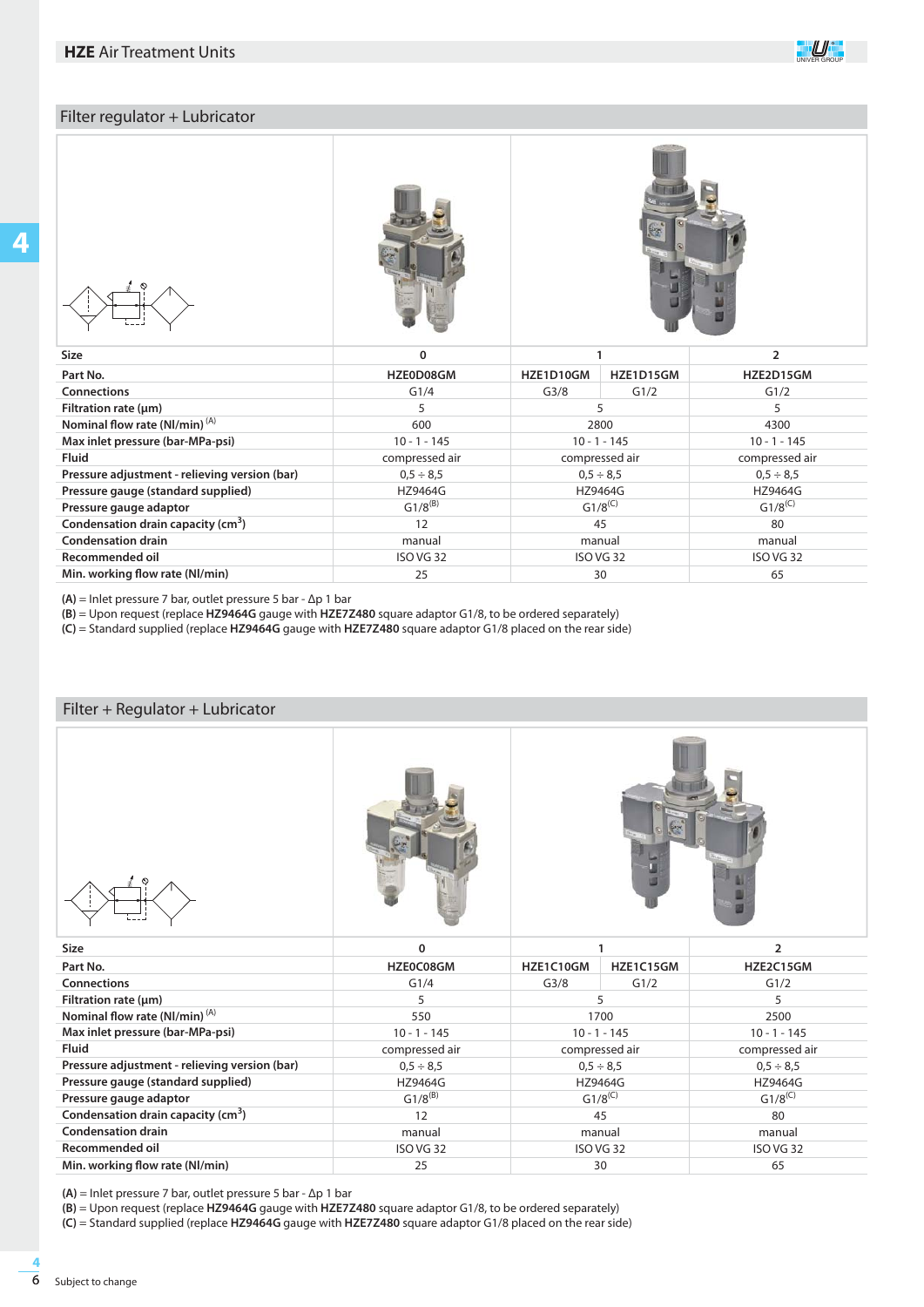

| <b>Gradual Starter</b>                    |                |                  |                 |  |
|-------------------------------------------|----------------|------------------|-----------------|--|
|                                           |                |                  |                 |  |
| Size                                      | $\Omega$       |                  |                 |  |
| Part No.                                  | HZE0Y08G       | <b>HZE1Y10G</b>  | <b>HZE1Y15G</b> |  |
| Connections                               | G1/4           | G <sub>3/8</sub> | G1/2            |  |
| Nominal flow rate (NI/min) <sup>(A)</sup> | 900            |                  | 2200            |  |
| Max inlet pressure (bar-MPa-psi)          | $10 - 1 - 145$ | $10 - 1 - 145$   |                 |  |
| Min. pressure (bar)                       | $\mathcal{D}$  |                  | 3,5             |  |
| <b>Fluid</b>                              | compressed air |                  | compressed air  |  |

**(A)** = Inlet pressure 7 bar, outlet pressure 5 bar - Δp 1 bar

| Diverter Block                                    |                                  |                |                 |  |
|---------------------------------------------------|----------------------------------|----------------|-----------------|--|
| $\overline{2}$<br>$1 =$ Auxiliary<br>$2 = ln/Out$ |                                  |                |                 |  |
| Size                                              | $\mathbf 0$                      |                |                 |  |
| Part No.                                          | HZE0N08G                         | HZE1N10G       | <b>HZE1N15G</b> |  |
| <b>Connections</b>                                | In/Out G1/4                      | In/Out G3/8    | In/Out G1/2     |  |
|                                                   | Auxiliary G1/8                   | Auxiliary G1/4 |                 |  |
| Max inlet pressure (bar-MPa-psi)                  | $10 - 1 - 145$<br>$10 - 1 - 145$ |                |                 |  |
| <b>Fluid</b>                                      | compressed air                   | compressed air |                 |  |

Use blanking plugs to close unused ways (not included)

## Lockable Valve

| $12 \Box$<br>10                           |                |                  |                 |  |
|-------------------------------------------|----------------|------------------|-----------------|--|
| Size                                      | 0              |                  |                 |  |
| Part No.                                  | HZE0P08G       | <b>HZE1P10G</b>  | <b>HZE1P15G</b> |  |
| Connections                               | G1/4           | G <sub>3/8</sub> | G1/2            |  |
| Nominal flow rate (NI/min) <sup>(A)</sup> | 900            |                  | 5000            |  |
| Max inlet pressure (bar-MPa-psi)          | $10 - 1 - 145$ |                  | $10 - 1 - 145$  |  |
| <b>Fluid</b>                              | compressed air |                  | compressed air  |  |

**(A)** = Inlet pressure 7 bar, outlet pressure 5 bar - Δp 1 bar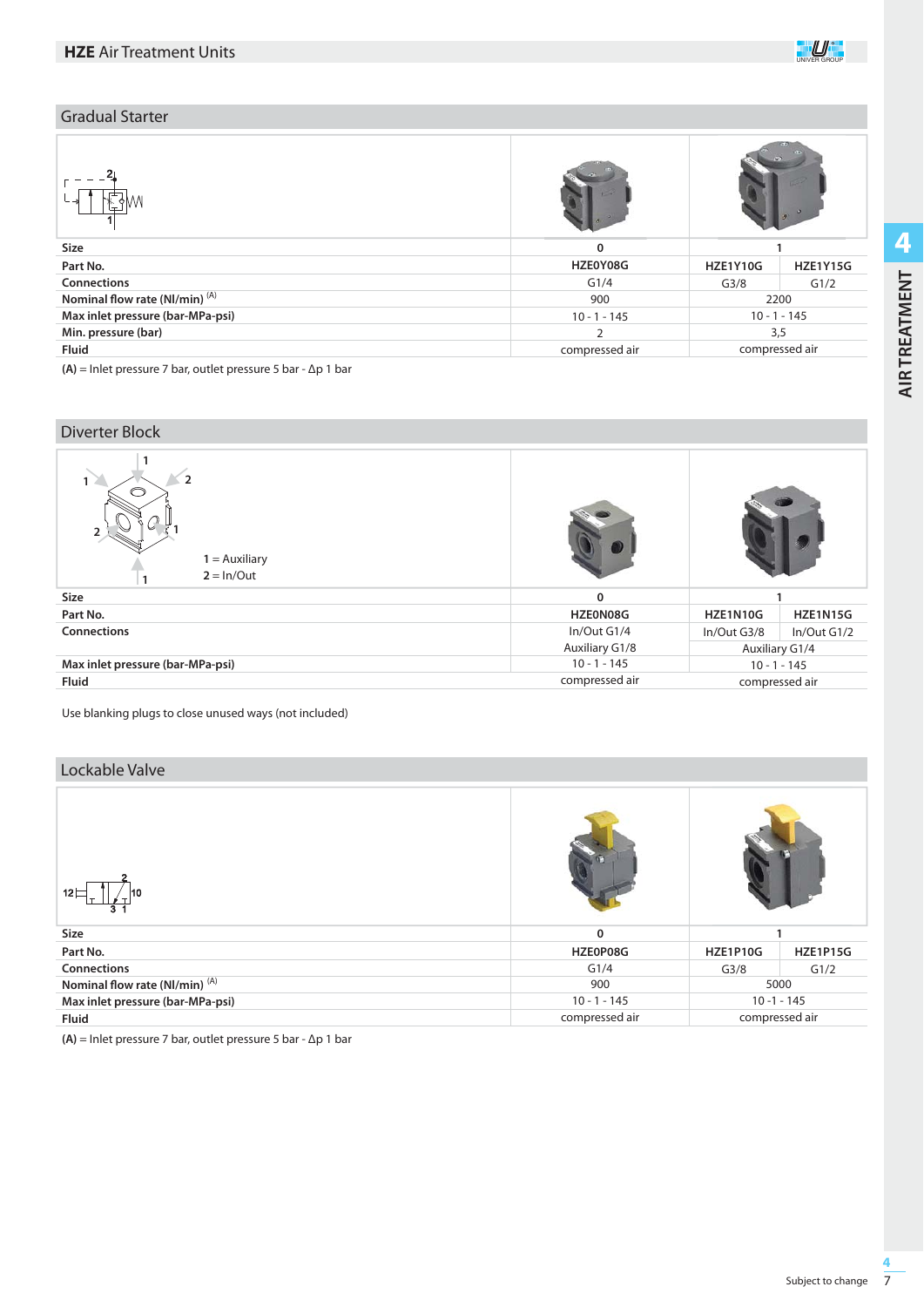## Shut-off valve

**HZE1S15G** G1/2

| $12\overline{7}$<br>w 10           |                           |                           |      |
|------------------------------------|---------------------------|---------------------------|------|
| <b>Size</b>                        | 0                         |                           |      |
| Part No.                           | HZE0S08G                  | <b>HZE1S10G</b>           | HZE1 |
| <b>Connections</b>                 | G1/4                      | G <sub>3/8</sub>          | G1   |
| Nominal flow rate $(Nl/min)^{(A)}$ | 900                       | 2800                      |      |
| Max inlet pressure (bar-MPa-psi)   | $10 - 1 - 145$            | $10 - 1 - 145$            |      |
| Min. pressure (bar-MPa-psi)        | $2 - 0.16 - 23$           | $2 - 0.2 - 29$            |      |
| <b>Fluid</b>                       | compressed air            | compressed air            |      |
| <b>Commutation system</b>          | poppet                    | poppet                    |      |
| <b>Ways/Positions</b>              | $3/2$ NC                  | $3/2$ NC                  |      |
| Control                            | indirect electropneumatic | indirect electropneumatic |      |
| Nominal diameter (mm)              | 8                         | 10                        |      |

**(A)** = Inlet pressure 7 bar, outlet pressure 5 bar - Δp 1 bar

### Coils

**Electropilot Coil**

**Manual Override**



**DA-0050** 12 V DC **DA-0051** 24 V DC **DA-0106** 24 V AC/50-60 Hz **DA-0108** 110 V AC/50-60 Hz **DA-0124** 230 V AC/50-60 Hz



U1 AA series DA/DC two-position screw

**DC-0301** 12 V DC **DC-0302** 24 V DC **DC-0307** 24 V AC/50-60 Hz **DC-0309** 110 V AC/50-60 Hz **DC-0310** 230 V AC/50-60 Hz

10 U1 AA series DA/DC two-position screw

## Other available versions

| Size 0 U05 | $\frac{1}{2}$ Size 1 U05 | $\frac{1}{2}$ Size 1 U3 CNOMO |
|------------|--------------------------|-------------------------------|
|            |                          |                               |

**4**